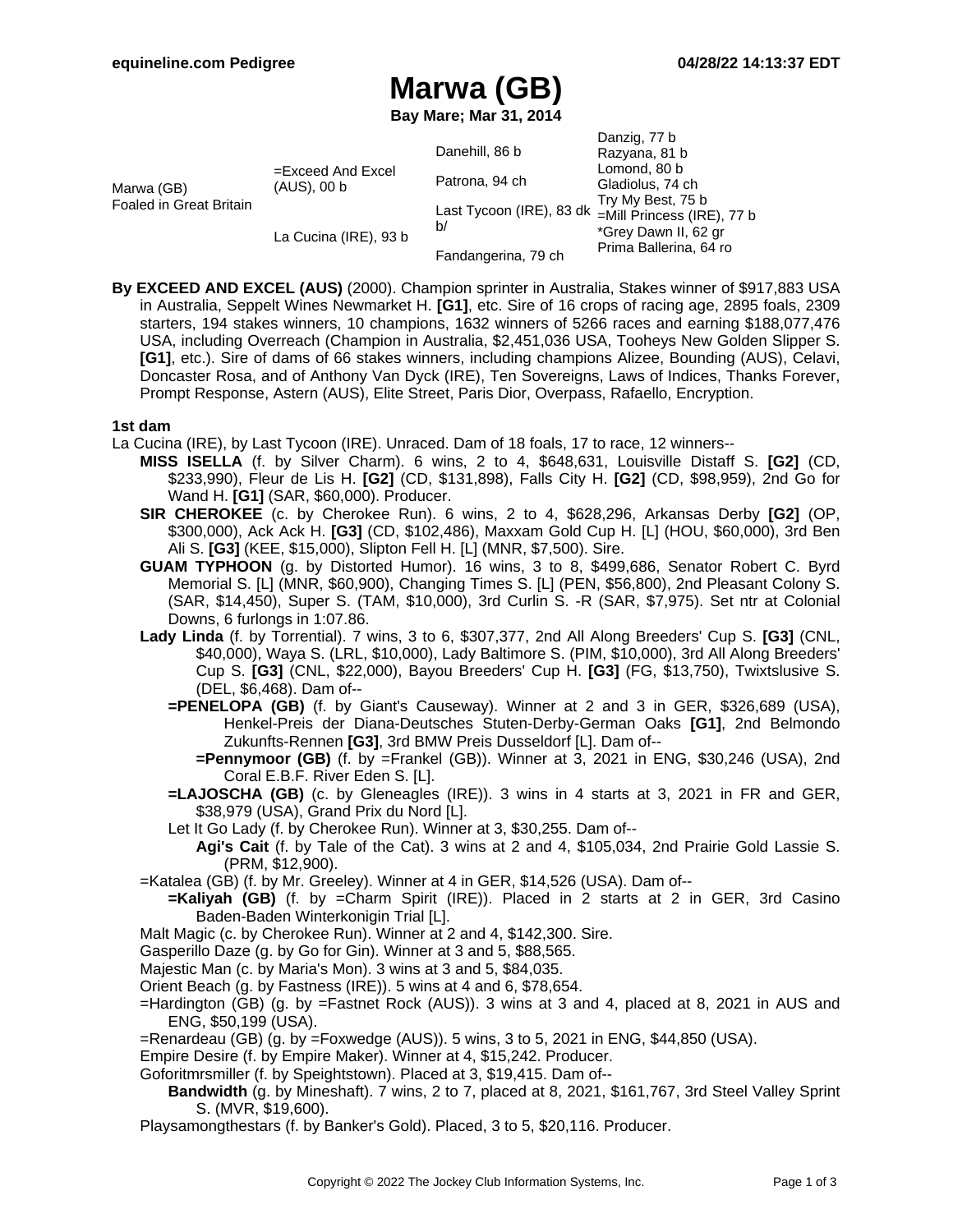# **Marwa (GB)**

**Bay Mare; Mar 31, 2014**

- Tabarin (f. by El Prado (IRE)). Unplaced in 2 starts. Dam of--
	- **ABRAHAM** (g. by Distorted Humor). 15 wins, 3 to 10, \$732,772, Michael G. Schaefer Memorial S. [L] (IND, \$61,260), 3rd Sunland Derby **[G3]** (SUN, \$96,000).

**Beat the Benchmark** (f. by Speightstown). Winner at 2, \$89,234(USA), 2nd Chelsey Flower S. (BEL, \$20,000), 3rd Natalma S. **[G1]** (WO, \$25,000(CAN)). Producer.

Desire Street (f. by Congrats). 2 wins at 3, \$43,192. Dam of--

**Tulane Tryst** (c. by Into Mischief). 3 wins at 3 and 4, 2022, \$239,000, 2nd Whitmore S. **[G3]** (OP, \$40,000).

- Groton Circle (f. by Mr. Greeley). Unplaced in 2 starts. Dam of--
	- **SUPREME AURA** (g. by Candy Ride (ARG)). 7 wins, 2 to 7, 2022, \$378,957(USA), Pegasus S. [L] (MTH, \$60,000), 3rd Bachelor S. [L] (OP, \$15,000), Woodstock S. [L] (WO, \$11,000(CAN)).
- Marwa (GB) (f. by =Exceed And Excel (AUS)). See below.

### **2nd dam**

- **Fandangerina**, by \*Grey Dawn II. 2 wins at 3, \$55,600, 3rd Morgaise S. Half-sister to **CORDIAL PRINCE** (\$78,835, Lincoln Derby, etc.). Dam of 7 winners--
	- **=OCEAN AIR** (f. by =Elegant Air (GB)). 4 wins at 2 and 3 in ENG, placed at 3 in ITY, \$51,882 (USA), Ballymacoll Stud S. [L], 2nd Premio Lydia Tesio **[G2]**, Troy S. [L].
	- **=Trinculo (IRE)** (g. by =Anita's Prince (IRE)). 16 wins, 2 to 11 in ENG and HK , placed in 1 start at 2 in IRE, \$778,727 (USA), 2nd Chairman's Sprint Prize [L], 3rd Sodexho Diadem S. **[G2]**, Bauhinia Sprint Trophy [L], Sha Tin Vase [L], Sodexho Pavilion S. [L].
	- **Western Gun** (c. by Lypheor (GB)). 3 wins at 2 in ENG, \$41,721 (USA), 2nd Anglia Television July S. **[G3]**, Heron S. [L]. Sire.
	- =Alzoomo (IRE) (c. by Alzao). 4 wins, 4 to 8 in ENG, \$25,197 (USA).
	- =Alifandango (IRE) (f. by Alzao). Winner at 3 in ENG, \$6,576 (USA). Producer.
	- Fire (IRE) (g. by Legend of France). Winner at 2 in ENG, \$5,117 (USA).
	- =I'll Remember You (IRE) (c. by Be My Native). Winner at 3 in BEL.
	- =Fandanita (IRE) (f. by =Anita's Prince (IRE)). Placed at 2 and 3 in ENG, \$4,223 (USA). Producer.
	- Russian Waltz (f. by Czaravich). Raced in ENG, finish position unknown. Producer.
	- La Cucina (IRE) (f. by Last Tycoon (IRE)). See above.

### **3rd dam**

- Prima Ballerina, by \*Royal Vale. 2 wins at 2, \$23,560. Half-sister to **SHY DAWN** (\$516,301, Affectionately H.**-G3**, etc.), **CHAMPAGNE CHARLIE** (\$130,040, Swift S.**-G3**, etc., sire), **PETITE ROUGE** (\$216,147, Spinaway S., etc.), **LADY DULCINEA** (\$45,420, Adirondack S.), **Grey Adorn** (\$86,060, 2nd Dade County S., etc., sire), **Shy Native** (\$38,388, 3rd James A. Connors Memorial S., sire), **Eagle's Scream** (\$31,188, 2nd Mayflower S.). Dam of 9 winners--
	- **CORDIAL PRINCE** (c. by Cornish Prince). 11 wins, 2 to 7, \$78,835, Lincoln Derby, 2nd Grand Island Elks H., 3rd Oil Capitol H.**-G3**, Nebraska Derby H. Set ntr at Lincoln Race Course, 1 1/16 miles in 1:45.40.
	- **Fandangerina** (f. by \*Grey Dawn II). Black type placed winner, see above.
	- Ballet Blanc (f. by Star de Naskra). 3 wins at 4 and 5, \$41,960. Dam of--
		- Miss Chile (f. by Memo (CHI)). Unraced. Dam of--
			- **Samurai Nanao** (g. by Big Sky Chester). 9 wins, 2 to 7, \$96,231, 2nd Charles Taylor Derby (ALB, \$8,510), Rattlesnake S. (TUP, \$8,000), Arizona Breeders Derby -R (TUP, \$10,563), Arizona Breeders' Futurity -R (TUP, \$9,349).
	- Pewter Quarter (g. by Plugged Nickle). 3 wins at 3 in NA , \$58,980 (USA).
	- A Handshake (g. by Drone). 9 wins, 3 to 8, \$45,507.
	- Program Trainer (c. by Pia Star). 7 wins, 2 to 5, \$41,607.
	- Egyptian Dancer (c. by Upper Nile). Winner at 5, \$4,076.
	- Shy Deb (f. by Plugged Nickle). 2 wins at 3. Producer.
	- Prime Light (c. by Fluorescent Light). Winner at 3 and 4.
	- Tiff's Pocket (f. by Full Pocket). Placed at 3, \$10,240. Dam of--
		- **Tiflis** (f. by Angle Light). Winner at 3, 2nd Ole Plantation H. Producer.
		- Presenting (f. by President (FR)). 4 wins at 3 and 4, \$18,593. Dam of--
			- Shananies Presence (f. by Shananie). 9 wins, 2 to 5, \$119,930. Dam of--
				- **SHANANIES SONG** (f. by Eltish). 5 wins, 2 to 5, \$158,270, Finger Lakes Juvenile Fillies S. (FL, \$30,000), 2nd Seton Hall University S. (MED, \$13,000).